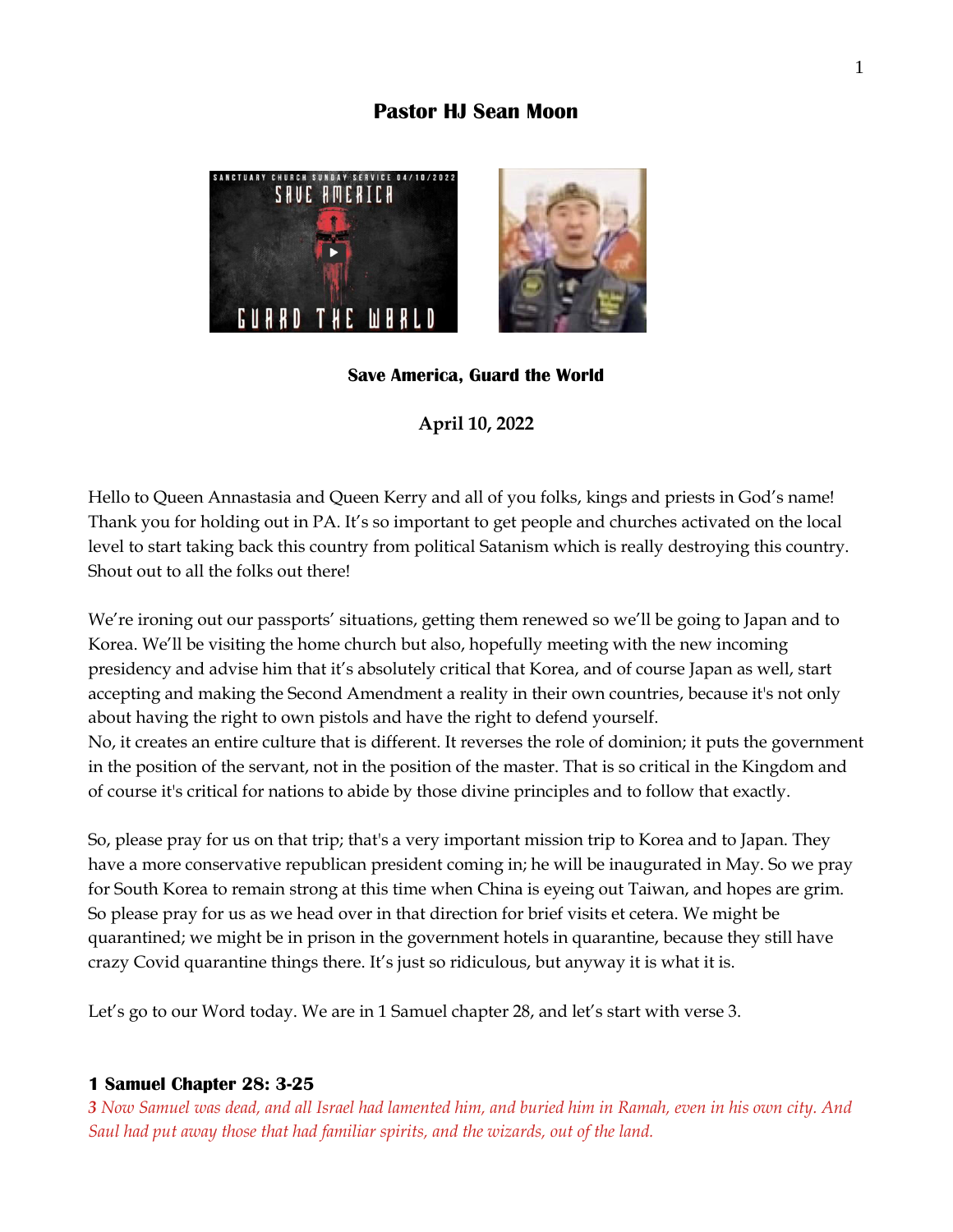Okay. Saul here is the king and Samuel's the prophet. Now the prophet has died and there's been a whole episode with Saul. Saul was supposed to of course do God's will; he was supposed to destroy the Philistines and not allow their top leadership to live, and Samuel asks for a tremendous chastisement of Saul. Saul was jealous of David; David going after Goliath and eventually becoming a military leader. Saul would kill a thousand but David would kill ten thousands. So Saul was filled with jealousy. Samuel was the prophet at the time and Samuel is now dead.

And look what happened?

## **Philistines Gather against Israel**

*And Saul had put away those that had familiar spirits, and the wizards, out of the land.* 

In the Bible you have passages where God says, *"Do not practice necromancy!"* Do not go to these mediums or go into spiritism and things like that! God says, *"It's an abomination."* "*Abomination:* same language that He used for homosexuality. "*It's an abomination."* God does not like that.

So Saul kicks out these wizards; he kicks out these mediums and those who deal with spirits out of the land.

*4 And the Philistines gathered themselves together, and came and pitched in Shunem: and Saul gathered all Israel together, and they pitched in Gilboa.*

*5 And when Saul saw the host of the Philistines, he was afraid, and his heart greatly trembled.*

*6 And when Saul enquired of the LORD,* Saul is enquiring of the Lord, and "*the LORD answered him not, neither by dreams, nor by Urim" -* by this "yes" or "no"; this is the white and black ball that they would use – "*nor by prophets."* So, not by the high priest, not by the prophets; God is not answering Saul.

Now it's interesting: Saul committed all sorts of sins before God. He turned his back on God and he started hating the one that God anointed, David. He's turned his back on God, yet when things got bad and the Philistines were now coming over the hill, and he was saying, *"Oh, shmita! Now they're coming to kill me,"* now, all of a sudden he wanted to pray. Now he said, *"Lord, Lord, I need you!"* This is the problem.

In the Bible they talk about the word "sin" as "missing the mark." So, sin and the whole issue of sin are tied with marksmanship. It was tied with archery in the ancient time whereas in the modern time firearms are the same thing; with projectiles you're dealing with marksmanship. You're missing the mark; what you're trying to hit, you're not hitting.

And it's interesting: when you're training and you get your Rod of Iron training, you get your sight aperture, the front sight, back sight, rear sight, and you've got to line up the front sight with the rear sight. You have the three, you have the Father, Son, Holy Spirit; you've got to line them all up, and they're going to guide that projectile to hit that mark.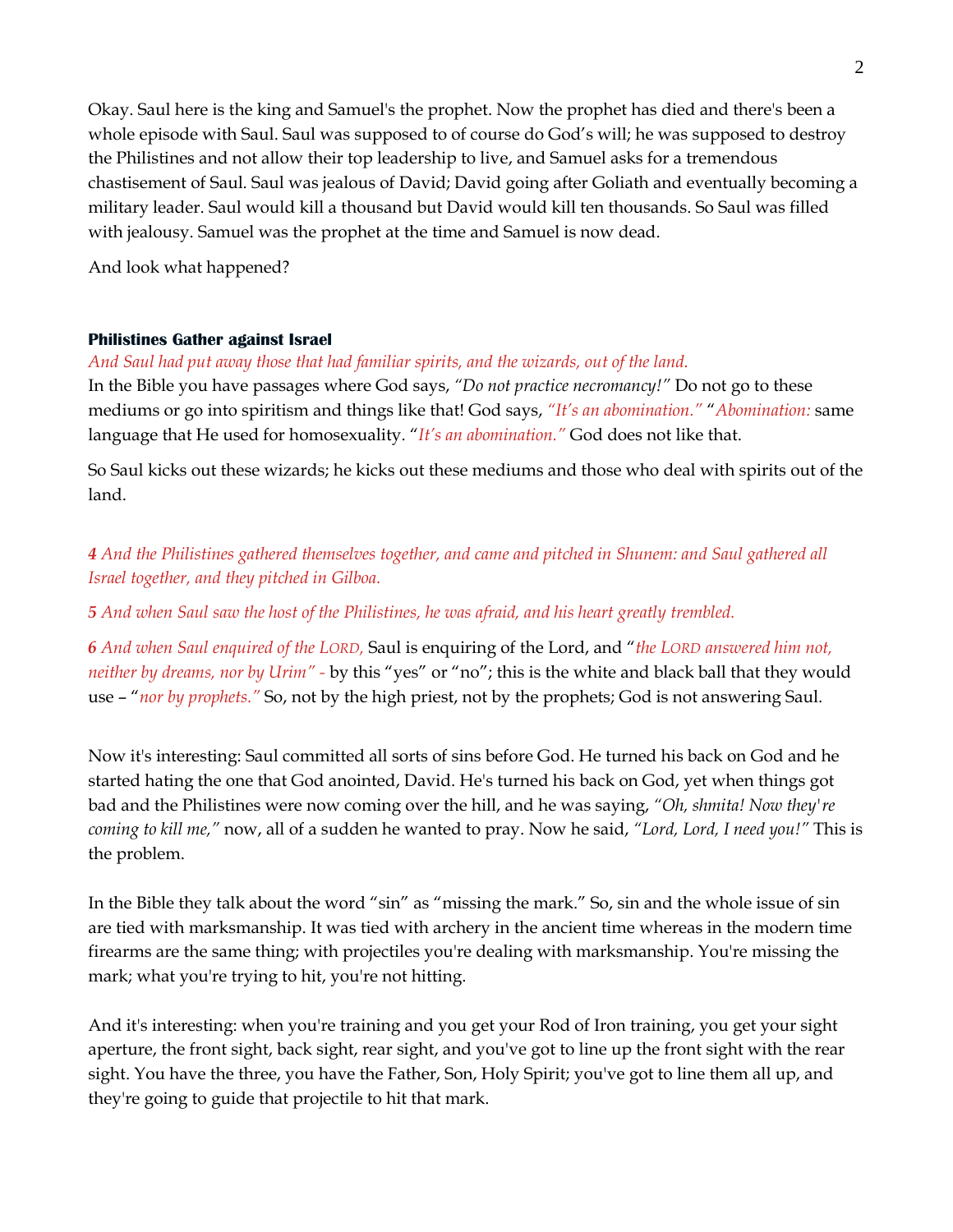But the point is: marksmanship is in the arena of this battle because we're trying to shoot something, we're trying to hit something, we're trying to hit where God wants us to hit; we're trying to build God's Kingdom etc. But we're missing that mark; we're missing where God wants us to hit.

Saul is in the same boat he is missing the mark in a massive fashion, because God has now moved the mantle to David, a shepherd boy whom they never thought would be able to rule. Of course David starts rising and Saul is focusing on him as his enemy; the person that GOD appointed, Saul is seeing him as the ENEMY! Whereas he should have been focused on the Philistines, he should have been focused on the Amalekites; he should have been focused on the REAL enemies.

See, that's a very important principle, isn't it? We see this on the micro. We saw this with the Han mother. She started to focus on her own SON that Father gave the mantle of heir-ship to; she started seeing US as the enemy, and of course that's why she started removing us from boards etc. Of course that's a terrible tragic story but again free will is involved so nobody can force anybody to do anything; all we could do was pray for her and try to beg her.

But you can see that dynamic: God had chosen David and now Saul was jealous. That jealous rage, we also encountered something like that, myself and Kook-jin *hyung* (*elder brother*) whom Father anointed as Cain and Abel in the family so we could bring unity and be standing and defending Father. Of course the Han mother doing this, that's why so many people in the Korean church are suffering so greatly and of course in Japanese church as well. So we really want to go pray with them.

God is preparing a tremendous harvest because people are realizing the things that we were saying. We were not crazy, saying, *"We cannot go along with this; we cannot support this. This is not of God; it's not of our tradition and it's not of Father."* Of course they didn't believe us at the time, but within a short course of ten years, history has shown that you don't declare yourself as God; you don't declare the only begotten daughter as the savior of Jesus! These kinds of things are not negotiable. These are clearly terrible, terrible, TERRIBLE heresies and terrible, terrible things, which of course will not bring only damnation but will bring curse. And we see that on the macro cosmic level with the WORLDWIDE curse and the world wars that are now looming on the horizon.

So, this is the problem. God had anointed David, but Saul is now seeing him as the enemy, trying to kill him, and in the meantime the real enemies, the Philistines are coming up. Now, look what Saul does as this is all happening! Let's take a look in verse 7!

## **Saul and the Medium of Endor**

## *7 Then said Saul unto his servants, Seek me a woman that hath a familiar spirit*

Oh, Lord, have mercy! What does that mean "*a familiar spirit?"* A familiar spirit means: she is a medium, she is a ventriloquist. The Bible refers to mediums as ventriloquists; they're puppets. They're using these spirits or demons and they're trying to puppet; they're puppeteering. So, they refer to them as like weather orbs or ventriloquists. He's saying this, and then look at what he does.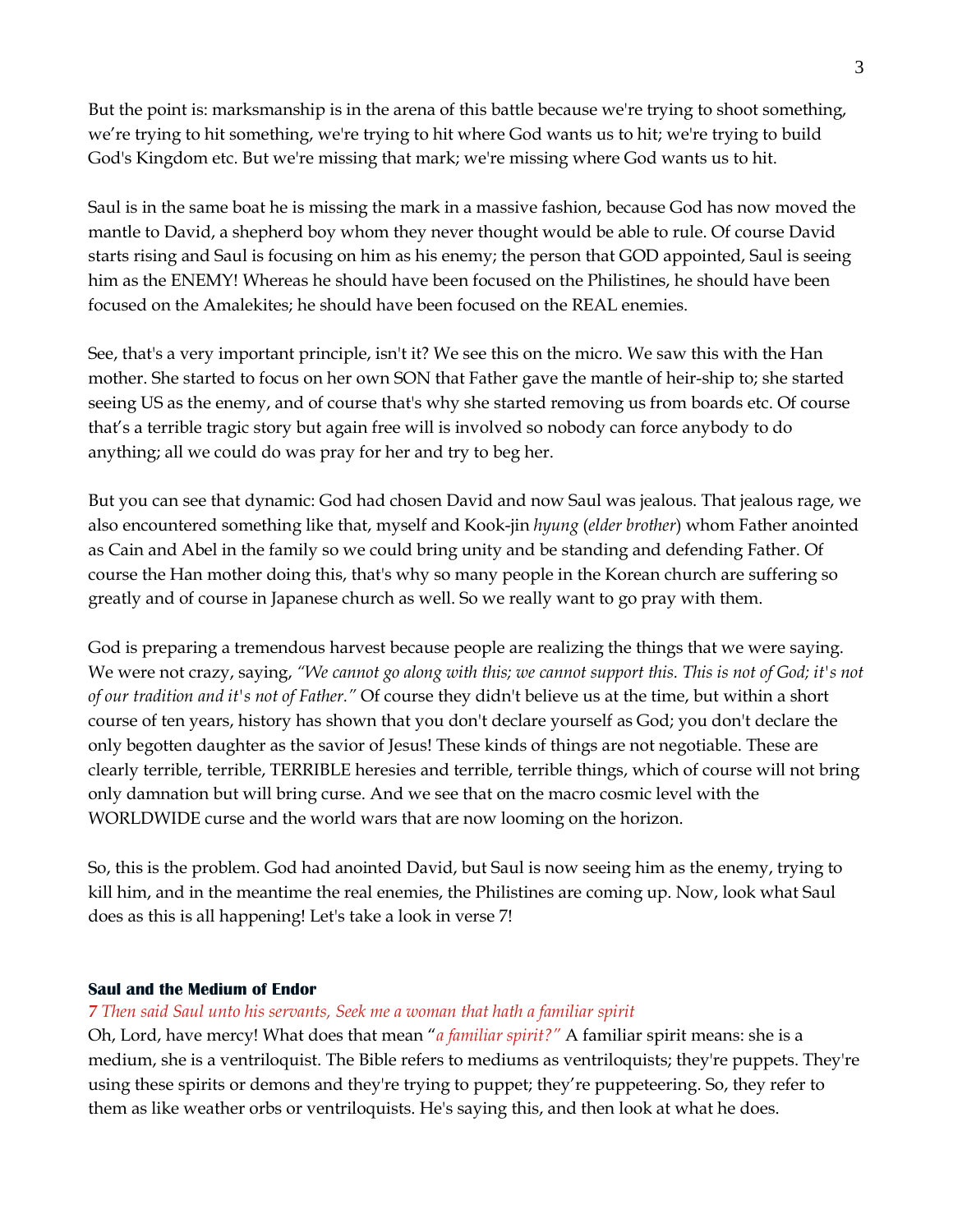## *Seek me a woman that hath a familiar spirit, that I may go to her, and enquire of her.*

Over what? God is not answering him because he's disobeying God; he's not supporting David whom he should be supporting because God has anointed him. Samuel has made that clear. But he's not doing that; he wants to HOLD on to POWER! He's greedy for power, he's greedy for the material wealth of the nation and he wants to hold on that. And so God won't answer him.

## *6 And when Saul enquired of the LORD, the LORD answered him not, neither by dreams, nor by Urim, -*that's the black and white balls in the breastplate of the high priest - *nor by prophets.*

He wasn't getting an answer or a word from God, and now he starts seeking the very people, the Satanists that he kicked out; he now is seeking them for guidance. Are you kidding me, folks? That's like if we were able to somehow get America back and put all these criminals like Obama and Hillary and all these mass murderers and criminals into PRISON, and then some calamity is happening and we are going to THEM to ask for advice. Are you kidding me? That is UNBELIEVABLE, folks! Unbelievable!

But that's exactly what Saul's doing. He's now seeking the very mediums that HE was commanded to chase out. In fact the Bible said, "*You have to stone them*"; those people have to be stoned actually. Again, he didn't listen to God's word; he just kicked them out. So they were able to hang out and then he was able to come to them in this chapter; which of course is infuriating to God.

*And his servants said to him, Behold, there is a woman that hath a familiar spirit at Endor.*

So they knew about these witches that were channeling demons and spirits; they knew about this, *"Oh yeah, we know the lady. She's in Endor. Let's go there!"*

*8 And Saul disguised himself, and put on other raiment, and he went, and two men with him, and they came to the woman by night: and he said, I pray thee, divine unto me by the familiar spirit, and bring me him up, whom I shall name unto thee.*

*9 And the woman said unto him, Behold, thou knowest what Saul hath done, how he hath cut off those that have familiar spirits, and the wizards, out of the land:* 

She's saying, *"No, I can't start channeling for you because it's now a crime; King Saul has made it illegal. So if I do that I will be killed, I will be SWAT- teamed so I can't do this."* Are you with me, folks?

*Wherefore then layest thou a snare for my life, to cause me to die?*

She's saying: *"Y*ou're trying to set me up. You know this is illegal. You're coming in here trying to tell me to do this, but it's illegal right now, so you're trying to set a snare for me.

*10 And Saul sware to her by the LORD, saying, As the LORD liveth, there shall no punishment happen to thee for this thing.*

*11 Then said the woman, Whom shall I bring up unto thee? And he said, Bring me up Samuel.*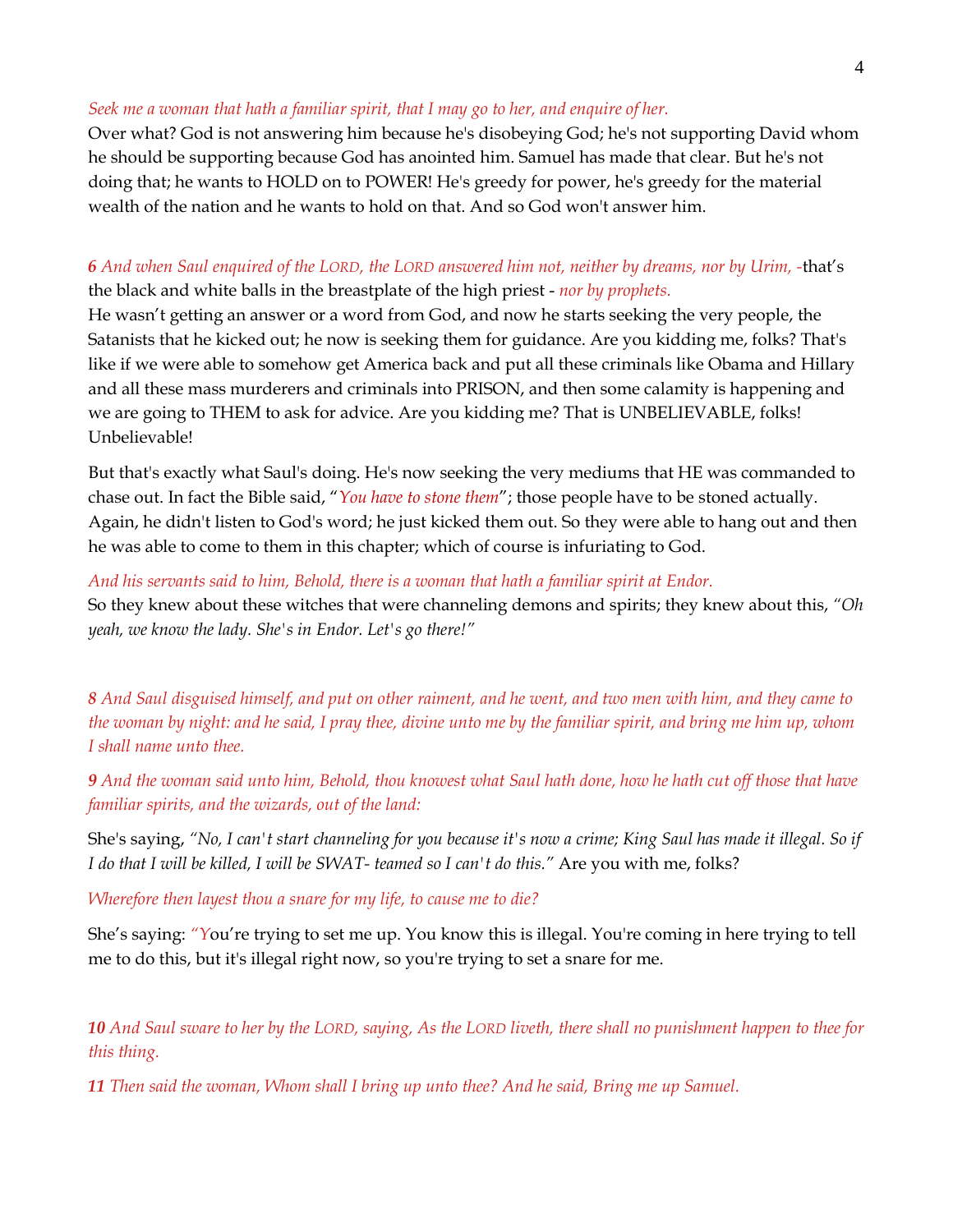*12 And when the woman saw Samuel, she cried with a loud voice: and the woman spake to Saul, saying, Why hast thou deceived me? for thou art Saul.*

*13 And the king said unto her, Be not afraid: for what sawest thou? And the woman said unto Saul, I saw gods ascending out of the earth.*

*14 And he said unto her, What form is he of? And she said, An old man cometh up; and he is covered with a mantle. And Saul perceived that it was Samuel, and he stooped with his face to the ground, and bowed himself.*

*15 And Samuel said to Saul, Why hast thou disquieted me, to bring me up? And Saul answered, I am sore distressed; for the Philistines make war against me, and God is departed from me, and answereth me no more, neither by prophets, nor by dreams: therefore I have called thee, that thou mayest make known unto me what I shall do.*

*16 Then said Samuel, Wherefore then dost thou ask of me, seeing the LORD is departed from thee, and is become thine enemy?*

*17 And the LORD hath done to him, as he spake by me: for the LORD hath rent the kingdom out of thine hand, and given it to thy neighbour, even to David:*

*18 Because thou obeyedst not the voice of the LORD, nor executedst his fierce wrath upon Amalek, therefore hath the LORD done this thing unto thee this day.*

*19 Moreover the LORD will also deliver Israel with thee into the hand of the Philistines: and to morrow shalt thou and thy sons be with me:* - that means dead- *the LORD also shall deliver the host of Israel into the hand of the Philistines.*

*20 Then Saul fell straightway all along on the earth, and was sore afraid, because of the words of Samuel: and there was no strength in him; for he had eaten no bread all the day, nor all the night.*

*21 And the woman came unto Saul, and saw that he was sore troubled, and said unto him, Behold, thine handmaid hath obeyed thy voice, and I have put my life in my hand, and have hearkened unto thy words which thou spakest unto me.*

*22 Now therefore, I pray thee, hearken thou also unto the voice of thine handmaid, and let me set a morsel of bread before thee; and eat, that thou mayest have strength, when thou goest on thy way.*

*23 But he refused, and said, I will not eat. But his servants, together with the woman, compelled him; and he hearkened unto their voice. So he arose from the earth, and sat upon the bed.*

*24 And the woman had a fat calf in the house; and she hasted, and killed it, and took flour, and kneaded it, and did bake unleavened bread thereof:*

*25 And she brought it before Saul, and before his servants; and they did eat. Then they rose up, and went away that night* 

Okay folks, such an incredible thing. Look at what Saul had become! He KNEW! He knew what he had to do; he didn't have to go to the medium, he didn't have to go to that crazy lady. She could have been channeling a demon; she could have been channeling something totally different than Samuel.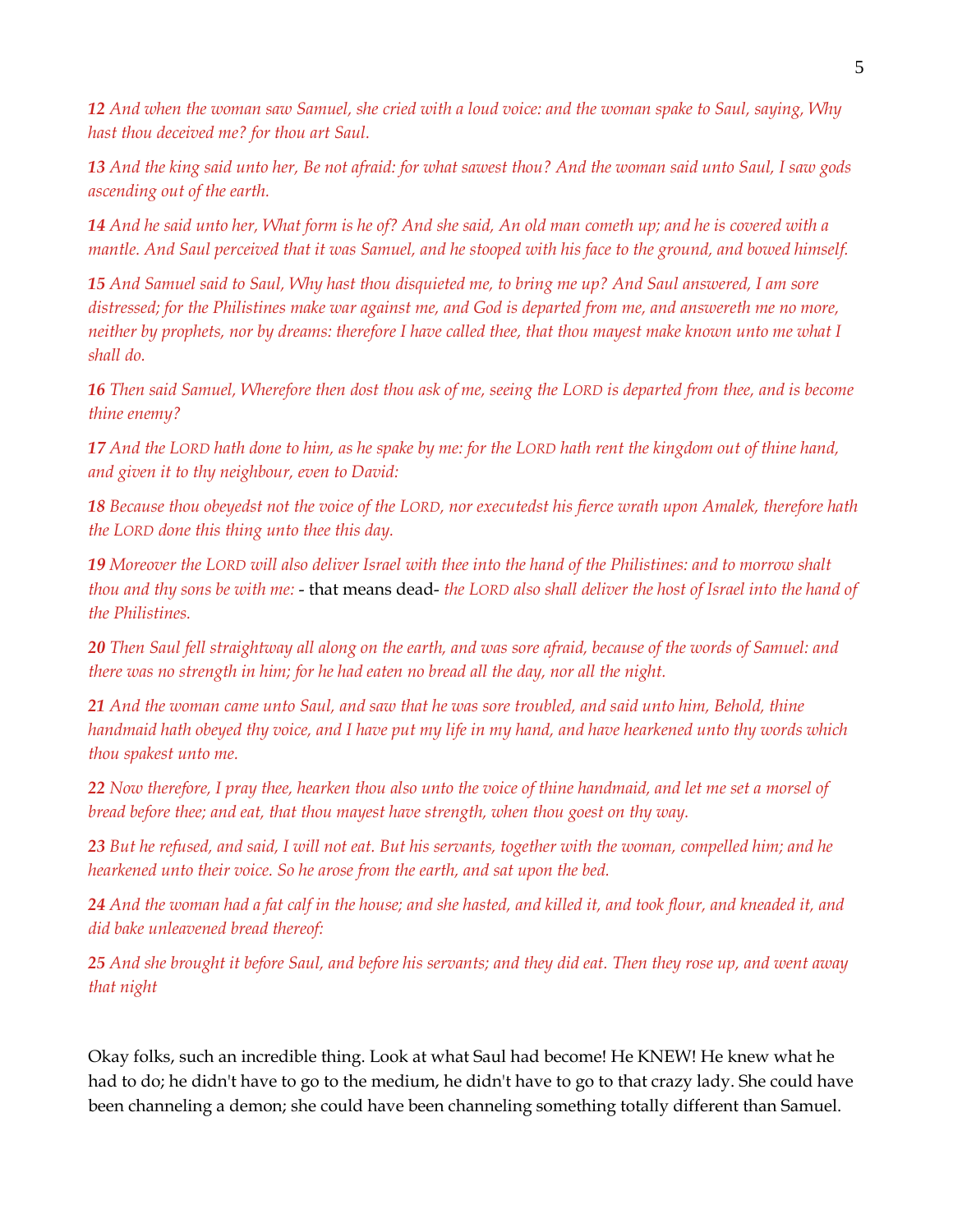Why? Because mediums are charlatans; mediums are ventriloquists. That's how the Bible refers to them. She's probably channeling a demon and just telling him whatever he knows.

But Saul already knows. He didn't need to go here. He already knows what he's supposed to do. He's supposed to support David, and allow David to become what God wants him to become, and not have this entire battle with Saul. Of course again there is free will and because of free will Saul has to make the right decision. As the central figure he has to make that decision which will IMPACT the providence and will impact the way history flows, and we know that history many times is changed by very important decisions made by nations and by the leaders of those nations. That's why it's so critical in the modern day that we make the CORRECT decisions at this critical time.

 Saul didn't have to go to the mediums that he already executed and kicked out of the kingdom of Israel, but he did. That's how much he was broken down on his faith; that's how much – as the Bible says - he became an enemy of God.

He didn't realize, *"Hey, maybe I should repent- metanoia, change my mind. Maybe I should say sorry to God; when God is silent maybe I should say SORRY! Maybe, if God is silent there's a reason why He's silent. Maybe I'm supposed to say 'God I'm sorry for what I've done; I repent of those things. I'm going to turn away. Now I want to have knowledge and discernment from You."* He could have done that but he didn't. He sought the MEDIUMS who at the time were bringing down the civilization, and whom of course God gravely warned against.

Now look at this; it's incredible. You have the Han mother on the microcosm, she was into mediums! She got so heavy into mediums! Now look at the macrocosm! Look at the leader that they were trying to put as the leader of the entire world, Hillary Clinton: that woman was in Haiti doing séances with MEDIUMS! Do you see what I'm saying, folks? It's that same spirit of Satan and it's particularly attacking women; it's particularly attacking these women who have power and have come to power either by stealing it or criminally, or whatever the case may be. They get INFECTED with mediums. They get infected with, *"Oh, I'm going to communicate with the dead."* They don't think, "*Hey, maybe I should be talking to the HIGHEST authority in the entire spiritual realm,*" who is none of these spirits but it's God! Amen! It's God! They should be praying to God! But at times, God tells us things we don't want to hear! We don't want to hear it, we don't want to repent; we don't want to turn away from the sin. We want to continue on etc.

And that's a problem. We see it on the microcosm with the Han mother and what she did to True Father, what she did to the Scripture, what she did to Jesus. And of course you see that on the macrocosm with Hillary, the hoe that they were trying to put as the face representative at the top of the entire global cabal. Why? Because she hangs out with people like Epstein and she hangs out with pedophiles like the French guy Brunel, and she hangs out with people like Marina Abramovic who does open Luciferian rituals and spews blood and menstrual blood on the wall calling that art, and carves pentagrams into a stomach. These people are crazy folks, they're totally insane!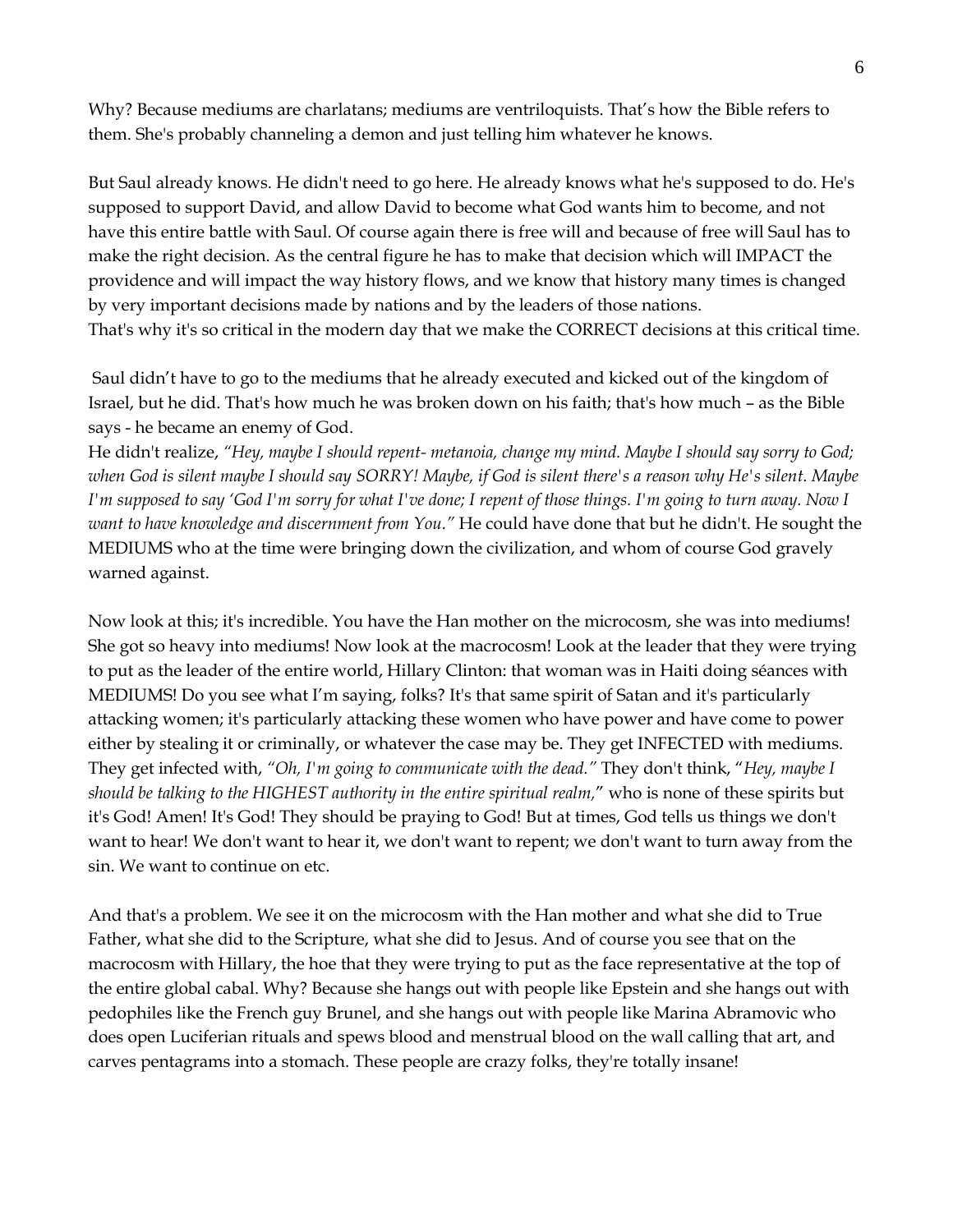They're the same people that want to continue to kill children in the abortion genocide mills. A couple of weeks ago there was a big scandal: five dead bodies of healthy babies were found in that medical facility; a genocide in DC. The pictures are now circulated online, and you can see that those are children, folks. 100 %! 100%, those are children. They were in a bucket, they were called biological waste, and the company that was found picking them up and processing that waste was what? It's a company that processes biological waste to be made into energy and actually funds and supports the production of electricity to Detroit. It's so UNBELIEVABLE that the dead bodies of CHILDREN are being used, processed as "biological waste" and incinerated, and that energy is being used on our streets! UNREAL! Folks, it's unbelievable that this kind of thing is happening!

This has been a long-standing venture of *Project Veritas.* God bless them! There has been a massive expose on Planned Parenthood; we showed it to you all in church two years ago. The whole video is so graphic but people have to see it because then they realize the wickedness. Christians have become so weak that we don't want to see the reality; we want to cover our face and hide. But the more we do that the more Satan is able to enact those things in the dark and that's why in order to be able to see in the dark Christ is described as a *"lamp onto our feet and a light onto our path."* That ability to see in the darkness, Satan knows it is a strategic advantage.

#### **The Good-Bad people & the Bad-Bad people**

Folks, I had an incredible interview this week and it's going to be showing on Tuesday with Christopher J. Thompson. We've been friends online for a while and he will be coming to the Freedom Festival in PA. He's going to be doing training on Monday after the festival; kind of a Red Dawn scenario, training with all sorts of stuff. We're going to be training with him. He just got out in 2018; he was deployed ten times. Ten times! That's a lot of deployments to some of the hardest places on earth! And of course a tremendous patriot; he's been through so much, so you got to check out that interview.

He talked about something so important and I'll just give a brief synopsis at this point. He said in the world he faced as a Green Beret, he had to identify the GOOD-bad people from the BAD-bad people. In order to make ways and to defeat the enemy, he had to define the enemy, the bad-bad people, and he had to define the good-bad people that were enemies with the bad-bad people. For example we were allies with Al Qaeda against the Russians, and then later on they turned on us and they became the enemy. So at the time they were the good-bad guys but then they became the bad-bad guys, and he was saying that's always the case with these types of demonic forces. You have to work with a good-bad guy so-to-speak to get rid of the bad-bad guys and hunt them down and find them. But at the same time you have to also MONITOR these good-bad guys because once they have the power they will start becoming bad-bad guys and they will start doing sabotage on you.

#### **We cleaned up corruption in the church**

I remember it was just like this when we were restructuring the church. Father had called us; he had made me the international president, and put Kook Jin Nim in charge of the business. Justin was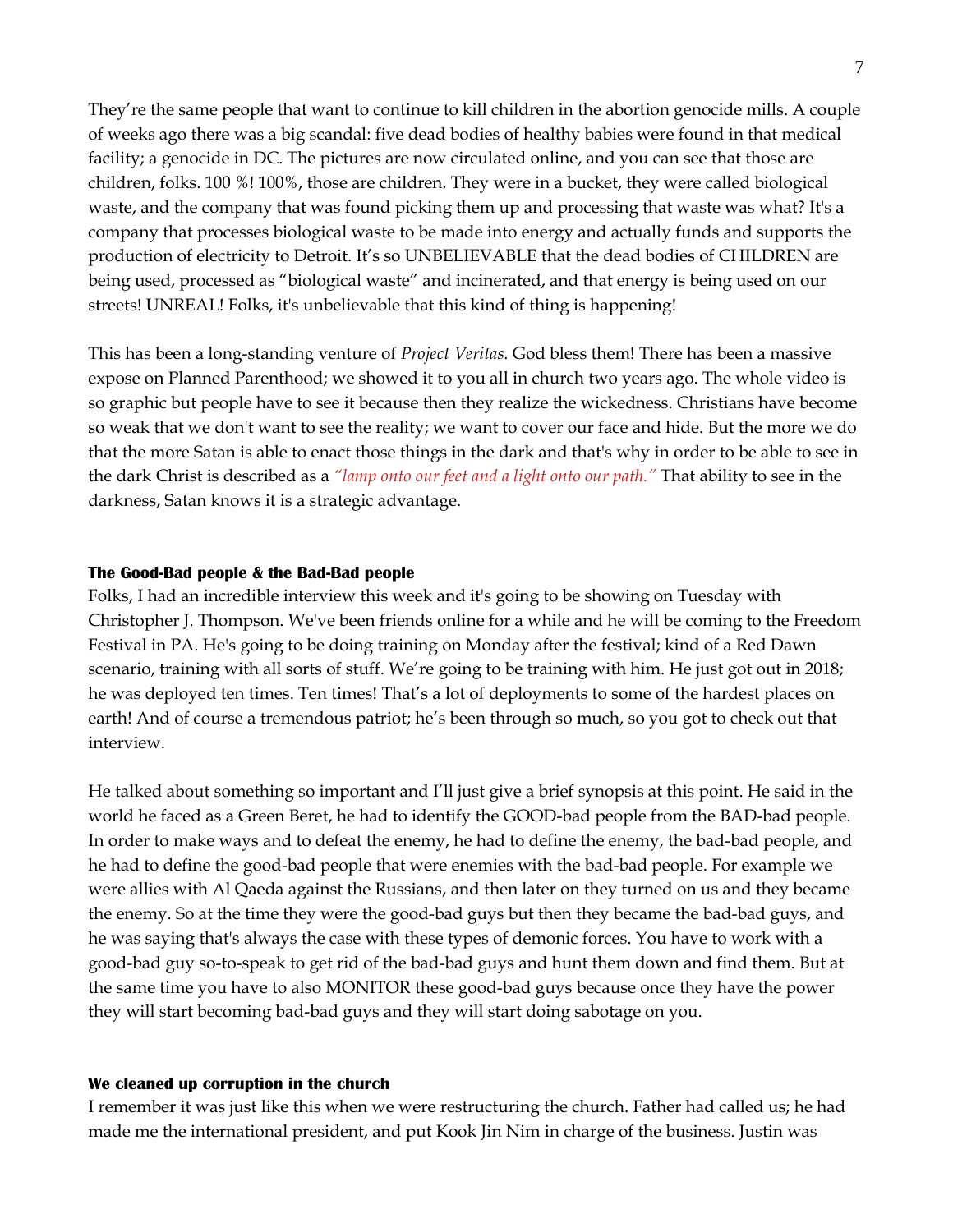restructuring all the Korean and Japanese businesses and we were restructuring the church. Through all the different things that had been happening even on the church side, the ministerial class had become very corrupt. Father was allowing us to clean this up; he was actually telling us to clean it up. Because he was not a micromanager he allowed the organizations to grow and he focused his sight on God, but he wanted his sons to battle this.

I remember going in there. Oh my Gosh! It was like a den of bureaucrats! All these bureaucrats everywhere! The ministers were saying that they were tithing to the church; the ministers were saying to the brothers and sisters, *"You all have to tithe,"* but they were not tithing. They're paying their 10% "tithe" into their health insurance. That's NOT a TITHE! Everybody else was paying their health insurance, life insurance, car insurance and then tithing, but the ministerial class was saying, *"We are tithing."* No. no, no, they were not tithing! They were putting it into a health insurance account; that is NOT a tithe! There were all these kinds of things that we had to expose and we had to fight against, that's why we were hated by these archangel ministers. They hated us because we were bringing this out in the open and saying, "*NO! No more! We're not going to do this!* 

You know members in THIS church, you all have freedom; you guys you can move between here and there, wherever you want to move. Father never wanted a centralized church like that, where command and control is dictating what church you have to go to, and this kind of thing. It was the pettiness of the ministerial class that started building that kind of thing, and over time it became SO WICKED, and we had to fight against that.

I remember going in there and we had to decipher: *"Okay, a lot of these guys that are involved in this organization maybe they're the bad-bad guys, but then who are the good-bad guys who will help us, so that we can start auditing the churches and we can start putting up all the financials online openly? Who will support us in this?"* We had to decipher between who were the good-bad guys and who were the bad-bad guys.

I remember the first time we had members electing their regional directors; that was the first time in the church history that it ever happened. Why did we do that? We wanted PEOPLE to be able to vote because they knew these people; they knew them much better than command and control since they were on the ground with these ministers, with these people and they could see them up close. They knew their family etc. We were putting those systems in place so that the ministers would be held accountable, and of course they didn't like that. They were very angry at that and they saw us as an existential enemy. That's why of course they colluded with the Han mother to get rid of us.

## **President Trump, Russia and China**

The point is: evil works in such a crazy way. There are times when in order to fight the larger evil you have to at least decide that you're going to work with a good-bad guy. For example Trump decided he was going to ally with Putin a good-bad guy. Still a bad guy; still killed many people being groomed in the KGB and probably has orchestrated many, many assassinations and murders. I'm not saying he's a good guy, but he's a good-bad guy. And Trump was allied with him so we could target the bad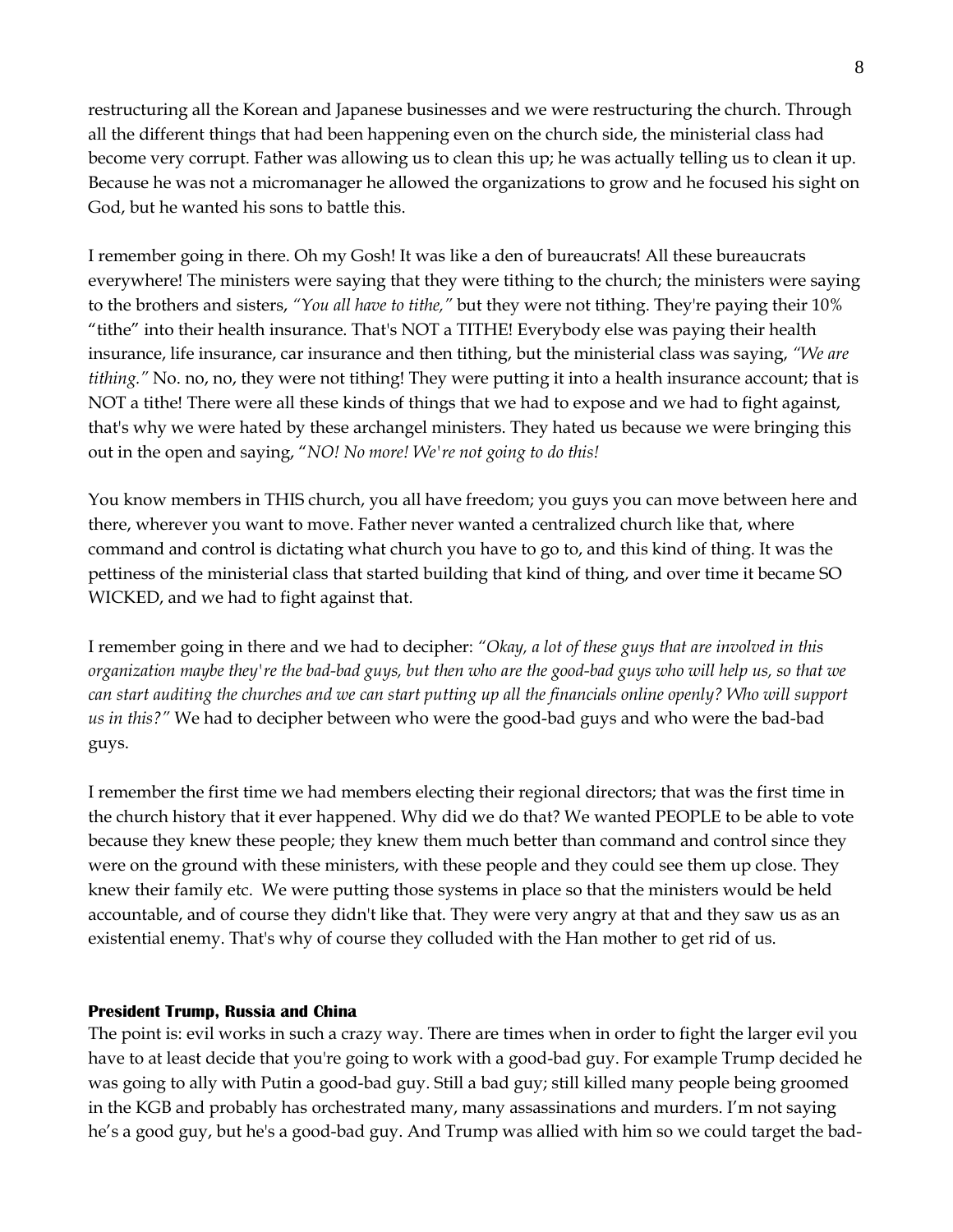bad guy who is Xi Jinping in China. Then, if we were able to weaken China, then Russia who was a good-bad guy could be aided, so it could help support America and the West become free again and not become Communist.

Whereas now since President Trump stood down and a usurpatious administration came in, now you see the opposite! You see the good-bad guy is now allied with the bad-bad guy Xi Jinping and now there is an escalating crisis. Not only do we have the war in Ukraine, and not only are more heavy equipment and weaponry being pushed into Lithuania and Poland by NATO and the US - all that is happening now and so it's escalating. But at the same time Russia is now saying that people will have to buy their oil in rubles, which will be doing what? Pulling people off the dollar!

Pulling people off the dollar! We've been talking about it for 10 years! Pulling people off the dollar: nations trading off the dollar! What does that do, folks? It potentially will CRASH the dollar and have DEVASTATING effects on Americans. What you could sell for \$100, you now can only get \$34 for it. The power of that dollar can potentially COLLAPSE, especially with quantitative easing and now we're on quantitative eight, I believe. It's endless kicking the can down the road. The more this escalates and it is, the more and the more now they trade in rubles and the more they're trading in yuans, the more the dollar will start crashing folks, and that is a TERRIBLE, terrible thing, terrible thing!

But the point is: that was what Trump was trying to stop. Trump was trying to protect America and protect the free world- even if he wasn't perfect and God knows he was not perfect and he had a lot of flaws. But he could identify properly that, *"Hey, it's better for us to ally with Putin than with Xi Jinping and China."* Why? Because the Chinese system which all these evil elites are trying to push is WAY more dangerous! They're trying to push the Xi Jinping system. They're trying to put facial recognition programs in Walmart; they're doing it in Canada already. They're trying to push social credit scores and digital currency; the Federal Reserve has announced it and they're going to be doing it. Folks, they're already pushing us to become like China.

Russia is not perfect, obviously. They've committed a lot of atrocities; there are a lot of bad people in the elites. The Russian people mostly are innocent, just like Ukrainian people; normal people are innocent. But Russia for example does not let George Soros into the country. Russia put sanctions on Clinton. These are all criminals; these are the people who are destroying OUR country!

They put sanctions on the LGBT and transgender propaganda. They don't let their teachers teach their students that at five years old they can take puberty blockers and at five years old they can determine their sex without their parents being involved. Their teachers cannot go behind the parents' back and talk to their kids about sex and groom them as Disney wants, and put them on chemical hormones that will permanently affect their bodies. There are new studies that come out of Britain conducted by one part of the government there - they have a little more freedom in the medical field. The studies that came out are showing that after one year of puberty blockers, kids suffered MASSIVE depression;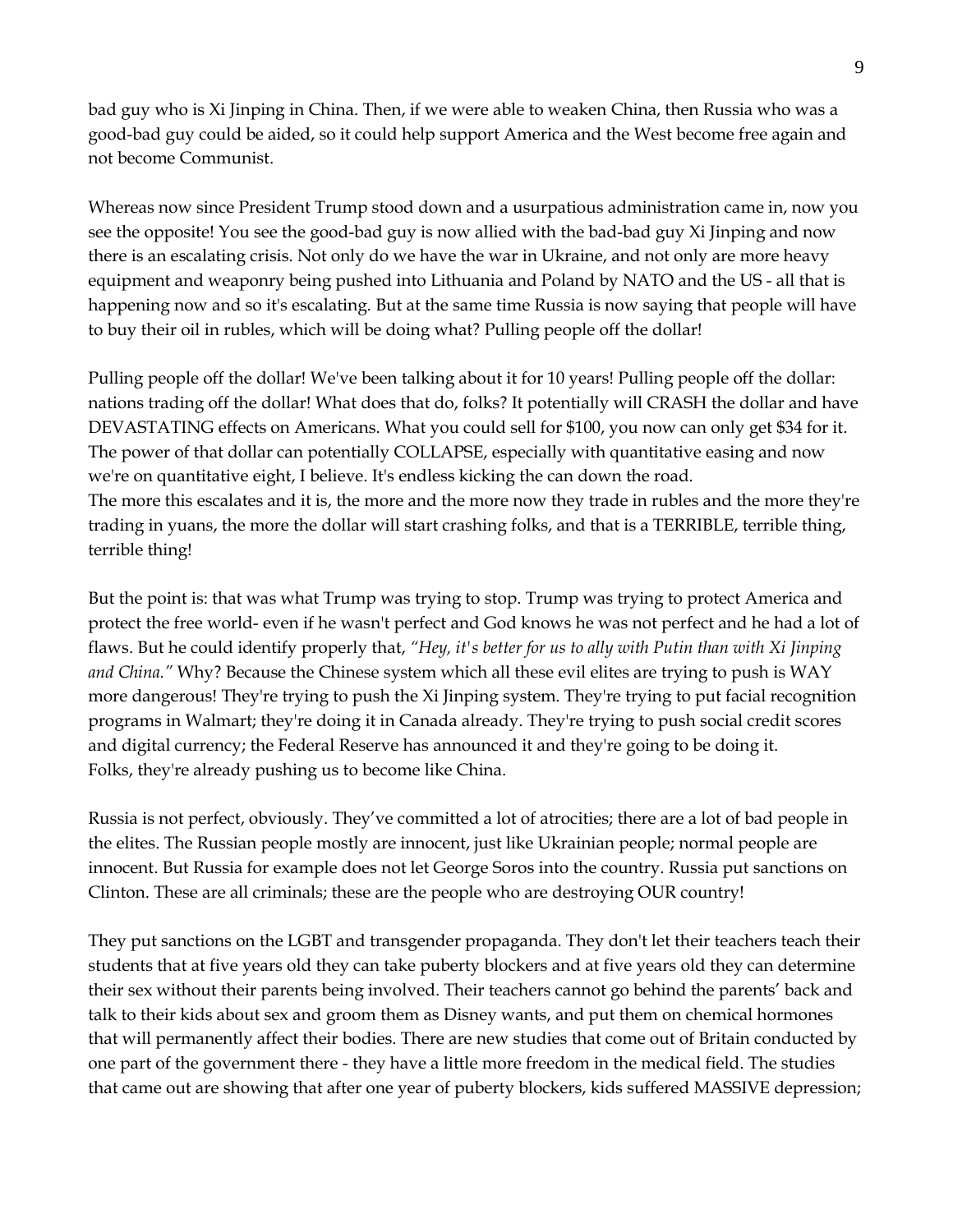a massive amount of kids who are on those puberty blockers are suffering from massive levels of depression. Folks, it is not normal.

And of course these teachers here are trying to make these kids believe that they can be God and change reality and change the laws of nature and BE the God of the universe and determine their sex. NO! God is the one who CALLS us to either be a male or female! GOD is the one! We don't get that choice. God chooses us; our first calling is whether you are a male or female. That is your first calling. That is chosen by God! It's not chosen by anybody's whim or anybody's will; it's chosen by the Creator.

If we are born a man we are called to be a man in the image of Christ and to be that strong protector for the family and for civilization. If we're born as a woman, we're called to be a woman and to support and protect the authority of the family and the husband and protect civilization that way as well. We're BOTH called to be male or female; it's our first calling. It's not something we can determine or we can change and manipulate because we think we're God. No! That's how civilization is destroyed, folks.

Do you think China and Russia are teaching that LGBTQ stuff to their children or in their military? How much of a JOKE are we!

Oh my Gosh! I saw a meme: they had the drill sergeant up on top and he was like, *"Give me your war face!"* and then you had General Milley with lipstick on and eye shadow. That's his war face! What do you think the enemy is going to be doing folks, when we got GROWN MEN in the military that are being encouraged to say, *"Okay, wear your high heels and walk around, and get your sex reassignment therapy and your surgeries that the taxpayers are going to pay for."*

What do you think China and Russia are doing? They're creating KILLERS! They're creating KILLERS that are not obsessed with this kind of gender dysphoria and things like that. They are obsessed about destroying America and destroying freedom worldwide; they're obsessed about it and they're creating robotic killers in their military. Both China and Russia, now they're allied together and they're pointing that massive potentiality at us, folks! Meanwhile we can't figure out whether we're a boy or a girl, and the Supreme Court is now going to have a woman who can't even "*define a woman because she's not a biologist!*" Folks, this is so crazy! What kind of incredible twilight zone we are living in! Folks, it's UNBELIEVABLE!

## **Getting right with God**

The point is: in that time of crisis we shouldn't be running to mediums and shouldn't be running to this or that. NO! We should be talking with GOD, folks! America should not be running, "*Oh, let's solve it! Oh my Gosh! Okay, what are we going to do? We need help from the EU; we need help from the UN!"* The UN just did the whole thing! The WHO just engineered the two-year scam where they wrecked every economy on the planet and they almost crashed the dollar. They just killed six million people; these are not the people that you run to for HELP! They are proven time and again to want to DESTROY this country.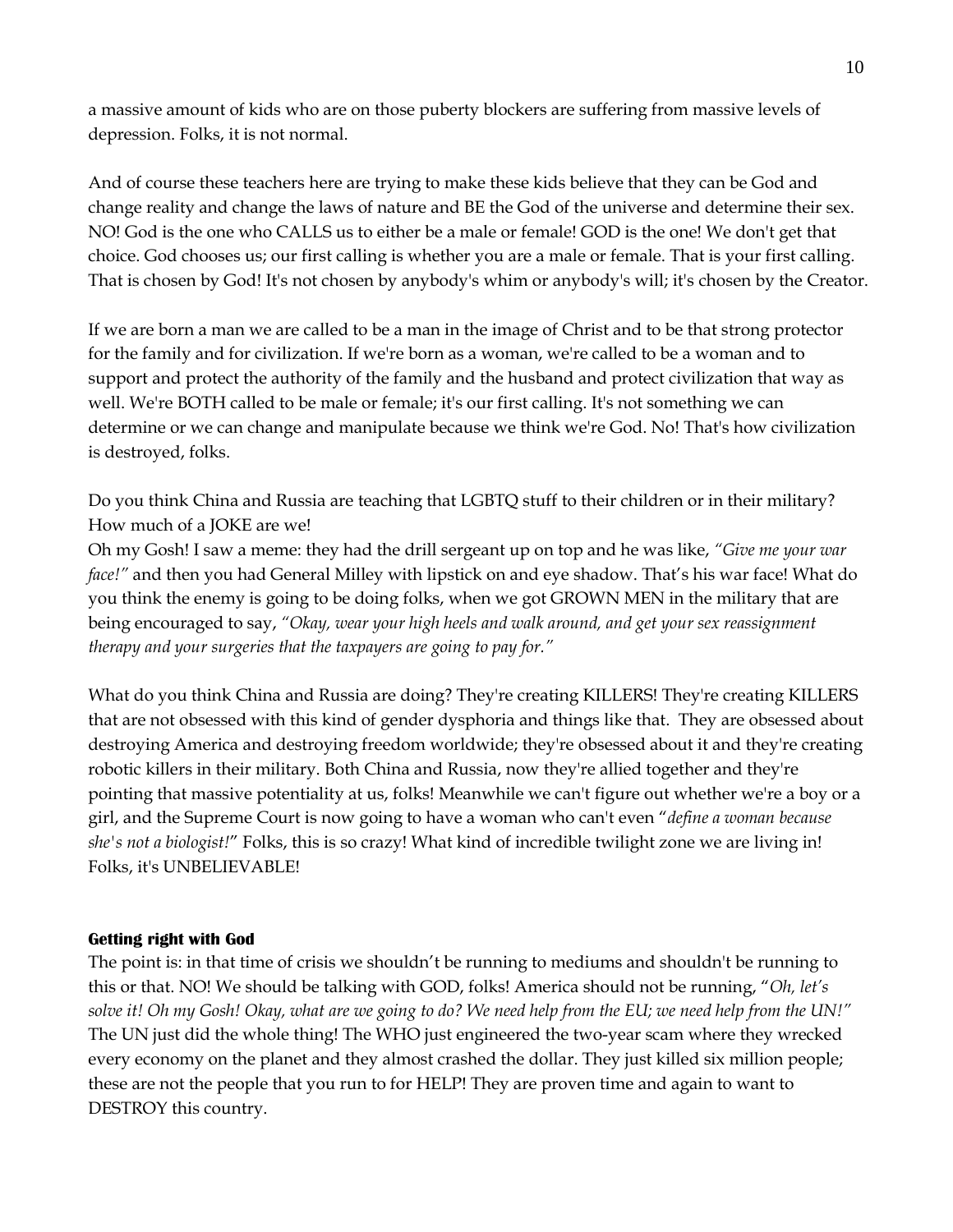NO! Instead that's what it means "getting right with God" as a country; it means stop putting our faith in these organizations. As King Theo and Queen Annastasia are doing, getting right with God, and people who are right with God saying, *"Enough is enough! We're going to start taking the positions of government; not because we want power, not because we want to bolster ourselves. No, but because you people want to kill children, because you people want to groom them like Disney and you want to hypersexualize the kids, and you want to talk about LGBTQ which is of course hidden shield for P "pedos". That's what you want to push on our kids and you want us to pay for it too. And if we don't go on with it, you want to call it discriminatory; you want to call us this and that and you want Biden's Department of Justice to come after us! YOU people are the ones that are destroying the country and MURDERING it from within! You're literally after the kids, literally after the children!"*

At the time of Elijah and Elisha what happened when they were up on the altar and they had to have that contest with the priest of Baal? Even with the water saturating all the wood, God totally put that altar on fire so that He would be proven to be greater than Baal. What happened after that? Elijah and the people didn't have to only IMPRISON the priest of Baal, folks. No! Because the priests of Baal were killing the children; they were sex- trafficking children, they were hypersexualizing children and they were pedos. So they were NOT just to imprison them; they had to give them CAPITAL punishment, capital punishment!

Just like three thousand had to be killed after Moses went on Mt Sinai and the people turned to the Golden Calf and had sex orgies outside! Moses had to come down and the Levites and the priests had to KILL, give capital punishment to those people who were doing that, folks!

What is America going to do if we don't control those Justices and we just have leniency? If we have Supreme Court Justices giving leniency to people convicted of child porn and convicted of trying to go after the kids, which Jackson has a record of doing? What are we becoming, folks? We are no longer standing up for values, no longer standing up for the kids who are our children and our grandchildren; which means that we're not even standing for ourselves anymore, and which means that as a civilization we are doomed and we DESERVE to be destroyed!

So what does it mean to get right with God?

It means ALIGNING our civilization back up to God,

It means ALIGNING our culture back with God;

It means we need to stop trying to please the Left.

And people of faith and people who are believers have to become brave again, and have to become godly and strong again; not that we're self-righteous or anything like that. But

We stand for the right values,

We stand and try to protect kids who are being killed;

We stand against the bullying of the LGBT who try to hypersexualize kids to become gay, and try to proselytize and evangelize them using that satanic network and lots of money from Soros and from all those evil wicked people, who try to recruit our children into those demonic lifestyles and wreck our families.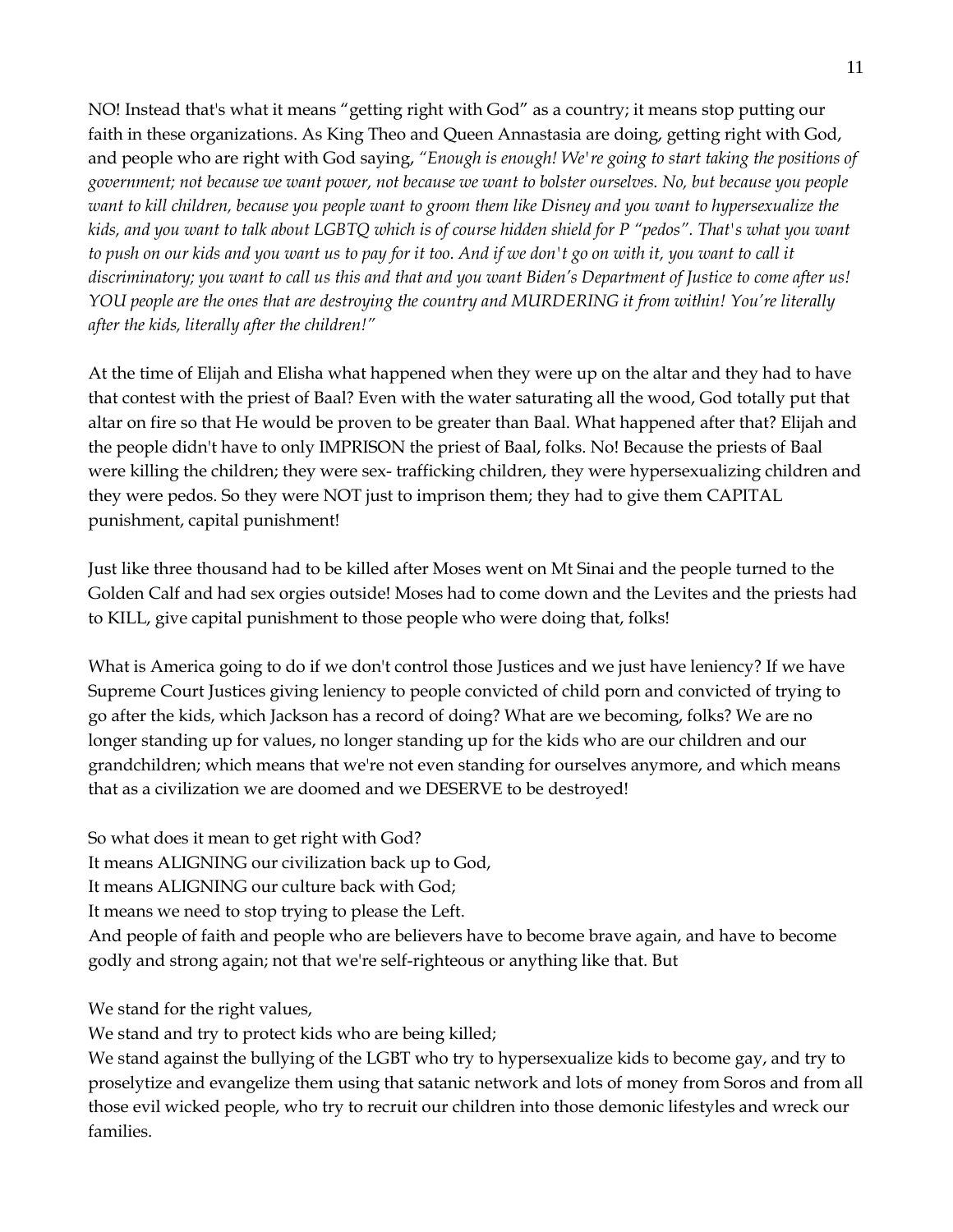We have to STAND against that, folks, because in the end if the parents won't stand up against it, NOBODY's going to do it for us; we have to do it. That's the responsibility God gives to us when we have a relationship with Him. We have to what? *"Resist evil and Satan will flee.*"He didn't say, *"Give in to evil, be nice to it; just tolerate it or just be quiet and look the other way.*" NO! He said, *"RESIST it! You've got to RESIST this! You have to stand up against unrighteousness; you have to CONFRONT it!"* That confrontation is critical in pushing back the tide.

## **Realigning ourselves with God**

And that's what can potentially happen with the midterms coming up, as long as they don't start World War III before, and we can get to the midterms, God willing. We can start pushing back the tide, and start putting in real people like Tony Callahan in North Carolina, and also Mark Robinson, the incredible Lieutenant Governor down there in North Carolina. Folks like that can start pushing back and start taking back control from these criminals. They have usurped this country, folks!

So there's so much we got to do, but we can see clearly that in the time of crisis it's not the time to start saying, *"Oh, God has remained silent with me; God has not given an answer to my prayer!"* Whoa, whoa, whoa! We've killed 70 million babies as a country, folks. We have ALLOWED Epstein's organization to take over the CIA and FBI and infiltrate all levels of government and Deep State. We have allowed this to happen, so of course God may be silent.

But that doesn't mean we stop pursuing Him. We have to continue to pursue Him. We have to repent of these sins even though we didn't commit them, but collectively as a nation we have let evil people take power. That of course was a big warning: good people standing around doing nothing; evil will take over! That's why the world becomes evil; it's because good people will not STAND UP against evil! Amen!

As a nation it means realigning ourselves with God; realigning ourselves as a civilization, as a culture, as an ETHOS to say, *"No, no, no! These things really matter!*" It really matters that mommy and daddies are strong and have great relationships; it really matters that children and parents are strong and that the children understand their parents as the KEY point of authority in their lives. Not government teachers, not this or that; not whatever sex educators they have. NO! It's the PARENTS that have the authority over their children to transmit their values to the next generation.

It means standing up to say, *"Hey, you are like the priests of Baal. You're throwing babies into biological waste furnaces and then trying to power streetlights! Are you crazy?*" It takes the civilization to say, "NO!" It takes more and more people to say, "No," to be able to stand up as a group and a collective and say collectively, "*No! We will not stand with this civilization! This is evil, it's wicked and it's against my conscience; it's against my own survival in the future,"* because if we live like this, we're going to eradicate our own civilization; which is happening right now. And of course it's done strategically and done on purpose by the Communist infiltration from the inside.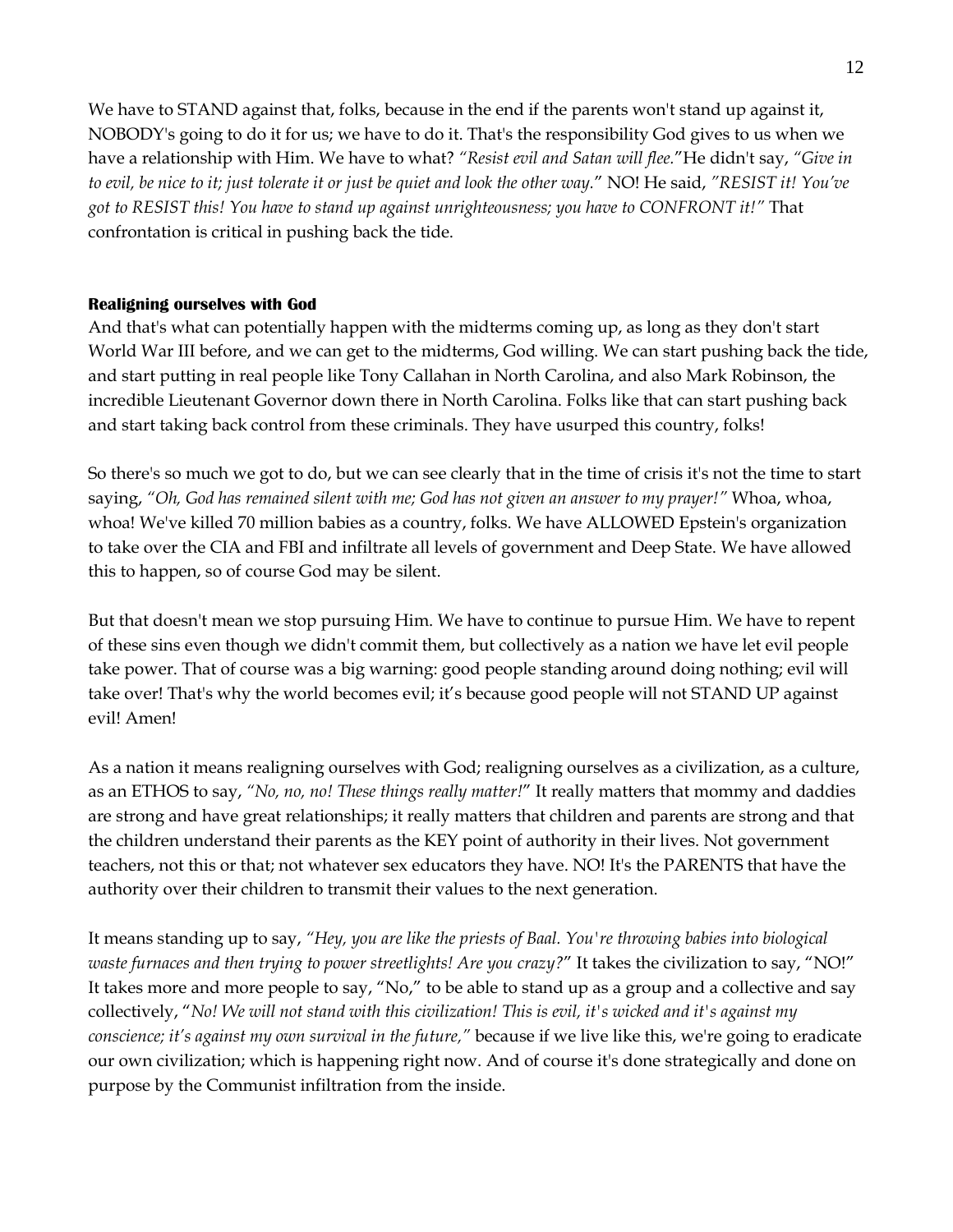The point is: we have to break that, and we can only do it by connecting and aligning ourselves with God. That's why the Rod of Iron Kingdom is so important and that's why being good men and women saved by grace is so important. We know we're sinners, and we're saved by grace but we are PURSUING goodness. It does not mean we are perfect but we're pursuing goodness, and in that pursuit of goodness God is calling us and the whole body of Christ to become PROTECTORS of the entire civilization, the entire world. And that's what the culture of the Rod of Iron means, because that Rod of Iron is what? It's the defense of what? God's Kingship and His Priesthood, and God Himself says that those who are in Christ are part of it.

Even though the world and George Soros, Carl Schwab, the World Economic Forum, Bill Gates, Bezos and all these demonic Communists say that the only queen of this world is like the Queen of England whose family has ties to Jeffrey Epstein, or the only king is some king over there in Europe, it doesn't matter folks. That's what the elites say; that's not what God says.

## Remember what God says in Revelation 1: 5-6?

*"And from Jesus Christ, who is the faithful witness, and the first begotten of the dead, and the prince of the kings of the earth. Unto him that loved us, and washed us from our sins in his own blood, and hath made us kings and priests unto God and his Father; to him be glory and dominion forever and ever. Amen!"*

That is what the Scripture says. It is THROUGH our relationship with CHRIST that we receive kingship and we receive priesthood, and no matter how hard Satan's kings and priests fight against that, in the end they are the ones who are illegitimate, they are the ones that are not the real kings of the earth; they are not the ones who are sovereign over the earth.

No! It is GOD's people and it's GOD's values and GOD's civilization that are to bring the blueprint and the operating system for the world.

Folks, we are in such incredible times! Let us not be like Saul who is trying to seek these wrong ways to find rightness when the Philistines are coming. No, let us

-CLING to God,

-stand with HIM,

-support one another,

-strengthen one another,

-build one another up so we become BETTER kings and priests, BETTER shepherds and better leaders to effect God's civilization, God's Kingdom, God's ethos into the lives of the people in front of us and to the whole civilization and world at large.

Please join us in prayer!